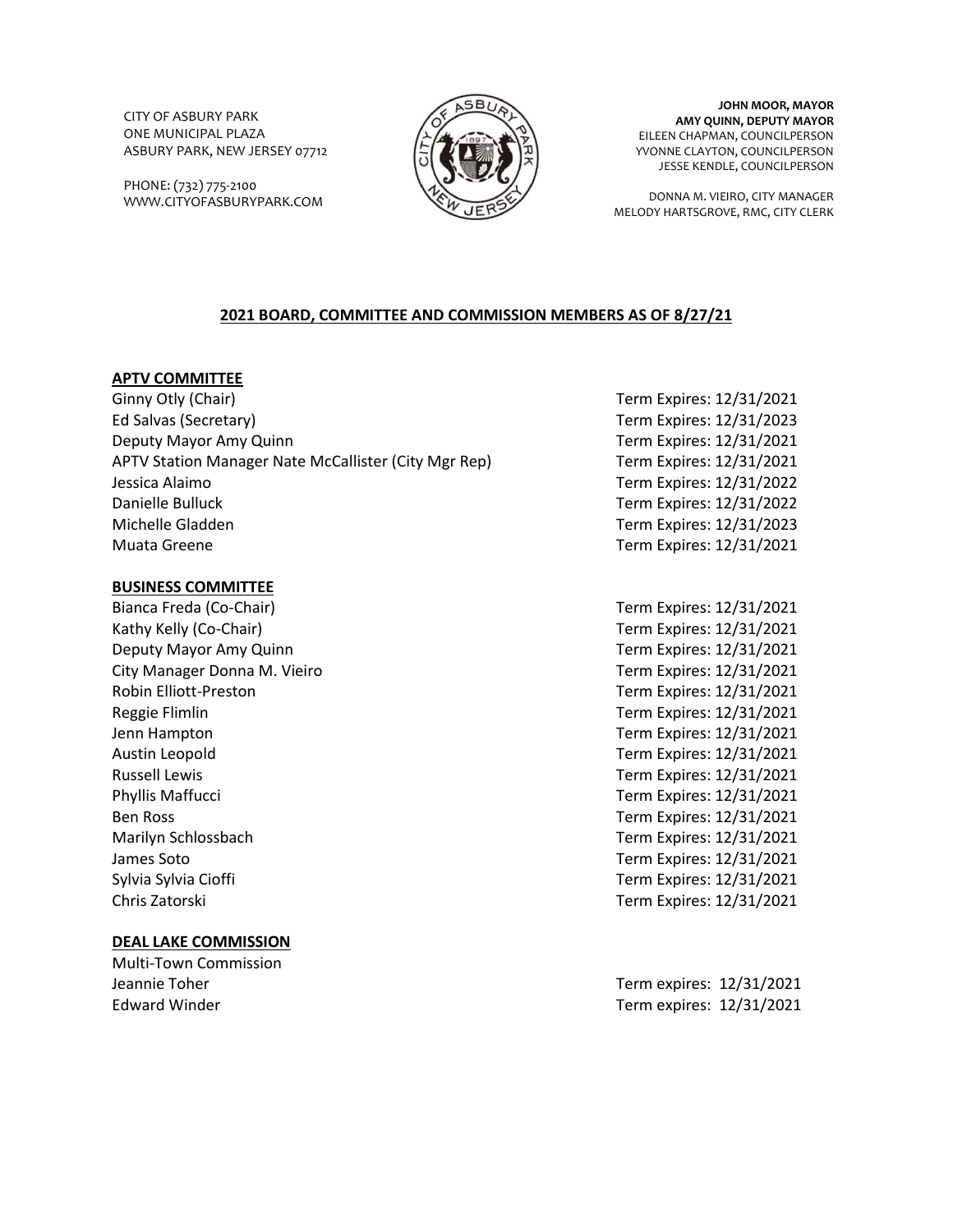# **ENVIRONMENTAL AND SHADE TREE COMMISSION**

Tom Pivinski (Chair) Term Expires: 12/31/2024 Deputy Mayor Amy Quinn Term Expires: 12/31/2023 Beach Utility Manager Garrett Giberson Sr. (City Mgr Rep, Secretary) Term Expires: 12/31/2022 Ellen Gaynor Term Expires: 12/31/2024 Roy Helfrick (Alternate 2) Term Expires: 12/31/2021 Jim Henry Term Expires: 12/31/2022 Tom Kulesa Term Expires: 12/31/2022 Russell Lewis Term Expires: 12/31/2023 Gerald List Term Expires: 12/31/2022 Nancy Sabino (Alternate 1) Term Expires: 12/31/2021

# **GREEN TEAM COMMITTEE**

City Manager Donna M. Vieiro (Chair) Term Expires: 12/31/2021 Councilperson Eileen Chapman Term Expires: 12/31/2021 Director Planning and Redevelopment Michele Alonso Term Expires: 12/31/2021 Recycling Coordinator Yvonne Adams Term Expires: 12/31/2021 Michael Castellano Term Expires: 12/31/2021 Joe Grillo Term Expires: 12/31/2021 Tara Gyorfy Term Expires: 12/31/2021 Russell Lewis (ESTC) Term Expires: 12/31/2021 Derek Minno Bloom Term Expires: 12/31/2021 Kathleen Mumma Term Expires: 12/31/2021 Diane Pittet Term Expires: 12/31/2021 Nancy Sabino Term Expires: 12/31/2021

# **HOUSING AUTHORITY**

Gregory Hopson, Sr. (Chair) Term Expires: 4/27/2021 Angeline Brown Term Expires: 4/30/2023 Charlotte McAllister Term Expires: 4/30/2023 Frank Syphax Term Expires: 4/30/2023 Carol Torre Term Expires: 4/27/2022 Donna Troppoli Term Expires: 4/27/2025

# **LIBRARY BOARD OF TRUSTEES**

Janice Kroposky (Supt of Schools Rep) Term Expires: n/a Diane Shelton (President) Term Expires: 12/31/2023 Kerri Martin (Secretary) Term Expires: 12/31/2025 Jennifer Souder (Treasurer) Term Expires: 12/31/2024 Angela Ahbez-Anderson Term Expires: 12/31/2023 Werner Baumgartner Term Expires: 12/31/2021 Jan Sparrow Term Expires: 12/31/2024 Ericka Uter Term Expires: 12/31/2022 Anita Weiner Term Expires: 12/31/2023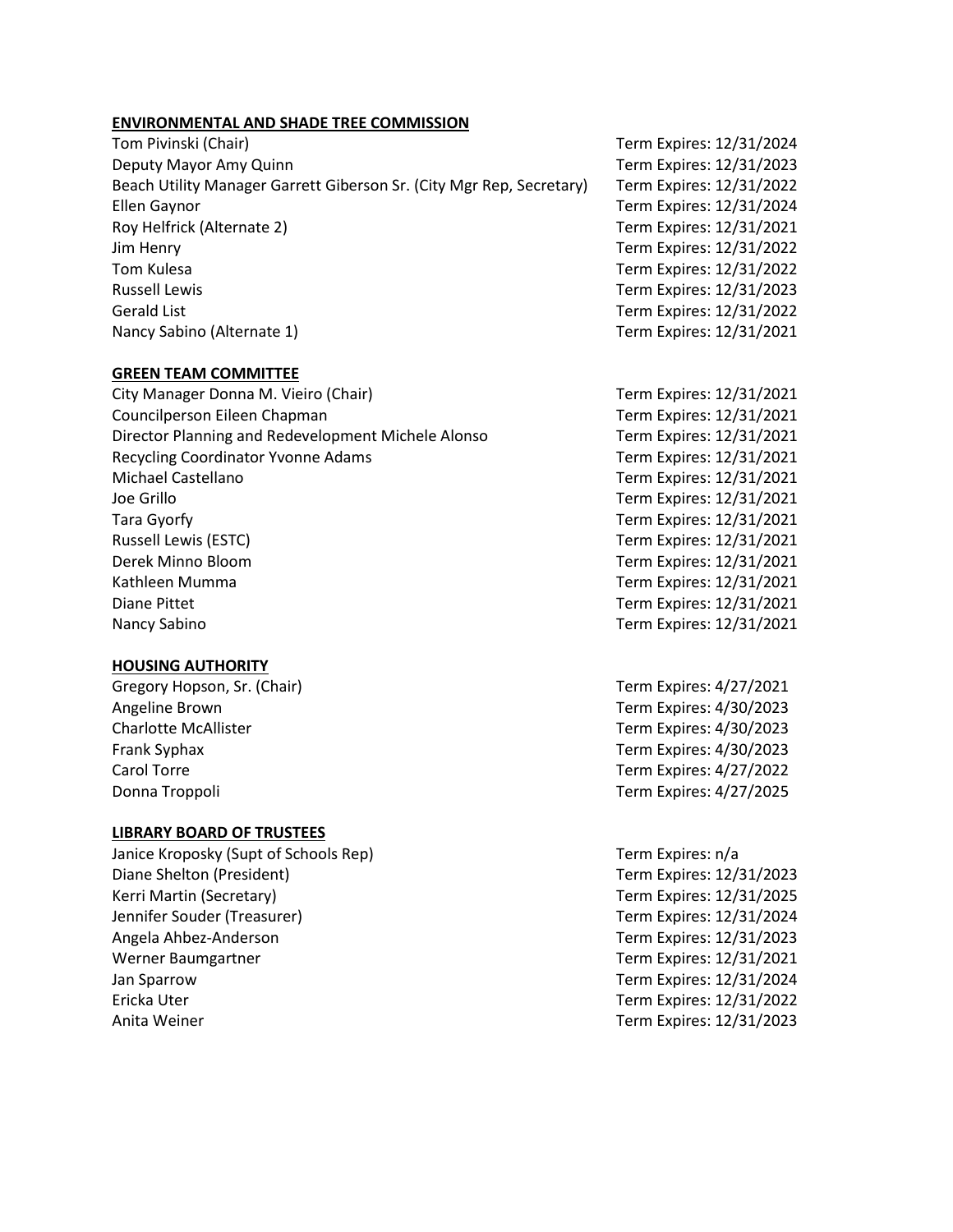# **PARKING COMMITTEE**

Assistant City Manager/Transportation Director Michael Manzella

Mayor John Moor **Term Expires: 12/31/2021** Detective Gene Dello Term Expires: 12/31/2021 James Bonanno, Transportation Manager Term Expires: 12/31/2021 Barbara Krzak Term Expires: 12/31/2021 Jordan Modell Term Expires: 12/31/2021 Bret Morgan Term Expires: 12/31/2021 Jill Potter Term Expires: 12/31/2021 Maggie Quinton Term Expires: 12/31/2021 William West **Term Expires: 12/31/2021** 

#### **PLANNING BOARD**

Barbara Krzak (Chair) – Class IV Term Expires: 12/31/2021 Rick Lambert (Vice Chair) – Class IV Term Expires: 12/31/2024 Mayor John Moor – Class I Term Expires: 12/31/2021 Councilperson Yvonne Clayton – Class III Term Expires: 12/31/2021 Assistant City Manager/Transportation Director Michael Manzella – Class II

#### **PUBLIC ARTS COMMISSION**

Jenn Hampton (Chair) Term Expires: 12/31/2022 Deputy Mayor Amy Quinn Term Expires: 12/31/2021 Director Planning and Redevelopment Michele Alonso Term Expires: 12/31/2021 Mary Eileen Fourratt **Term Expires: 12/31/2021** Sancha Gray Term Expires: 12/31/2022 Michael Sodano Term Expires: 12/31/2023 Malcolm Navias Term Expires: 12/31/2022 Marilyn Schlossbach Term Expires: 12/31/2021 Charles Trott Term Expires: 12/31/2023 Surojaie "Angie" Sugrim (Alternate 1) Term Expires: 12/31/2021

Term Expires: 12/31/2021

Term Expires: 12/31/202

Jim Henry – Class IV **Term Expires: 12/31/2024** Jennifer Souder – Class IV Term Expires: 12/31/2022 Trudy Syphax – Class IV **Term Expires: 12/31/2023** Alexis Taylor – Class IV Term Expires: 12/31/2024 Eric Galipo – Alternate Term Expires: 12/31/2024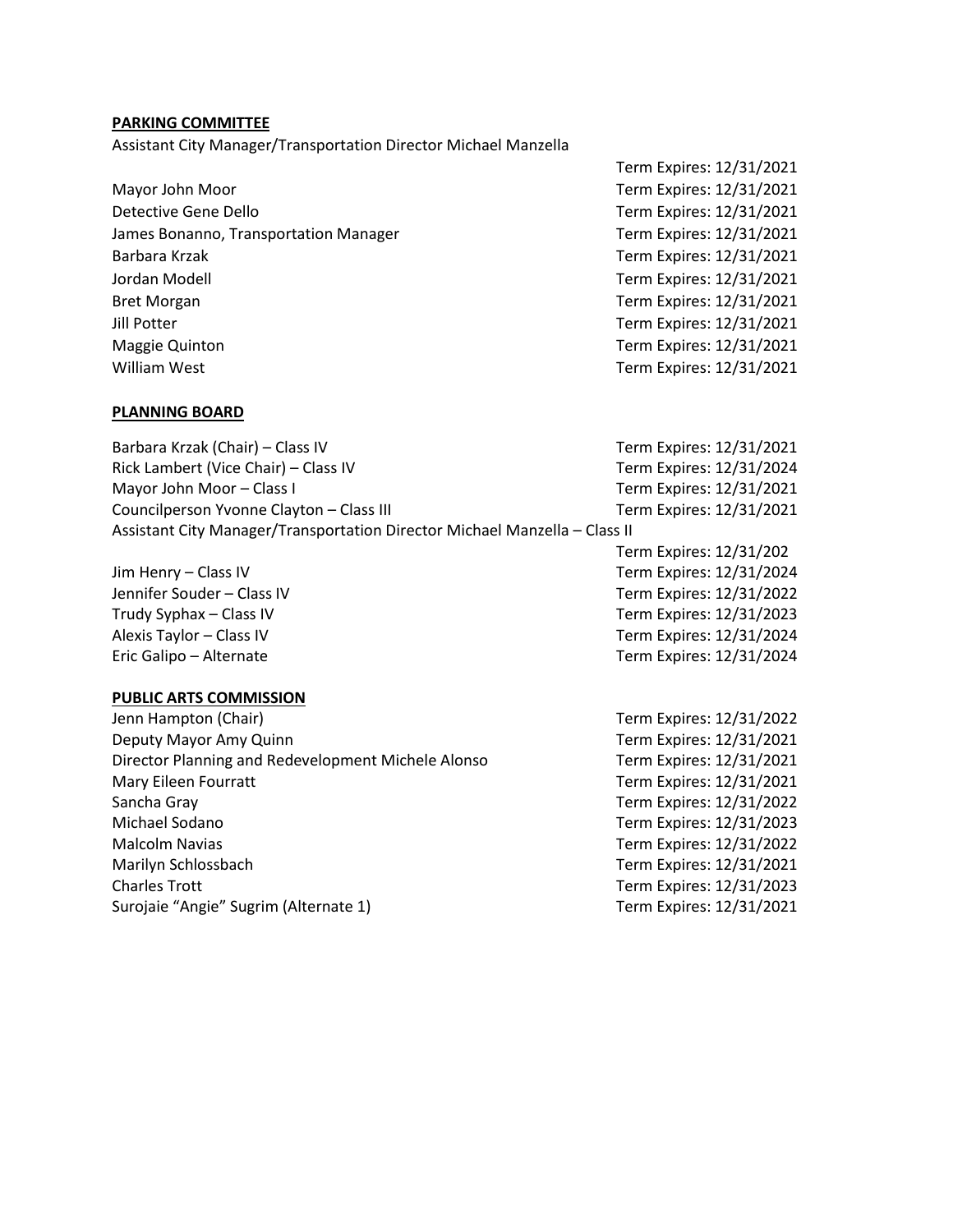#### **QUALITY OF LIFE COMMITTEE (CODE ENFORCEMENT)**

Tara Gyorfy (Chair) Term expires: 12/31/2021 Ilene Schwaber (Vice Chair) Term expires: 12/31/2021 Councilperson Eileen Chapman Term expires: 12/31/2021 Councilperson Yvonne Clayton Term expires: 12/31/2021 Greg Hopson **Term expires:** 12/31/2021 Kareen Kircher Term expires: 12/31/2021 Norman Robertson Term expires: 12/31/2021 Diane Shelton Term expires 12/31/2021 Patricia "Trish" Zanellato **Term expires: 12/31/2021** Noreen Curry **Term expires: 12/31/2021** Pamela Major **Pamela Major** Pamela Major **Term expires: 12/31/2021** 

### **RECREATION COMMITTEE**

Councilperson Jesse Kendle Term Expires: 12/31/2021 Councilperson Eileen Chapman Term Expires: 12/31/2021 Angela Anderson Term Expires: 12/31/2021 Angeline Brown Term Expires: 12/31/2021 Douglas Eagles Term Expires: 12/31/2021 Shawnya Gartrell Term Expires: 12/31/2021 Toran Jordan Term Expires: 12/31/2021 Tyron McAllister Term Expires: 12/31/2021 Esther Piekarski Term Expires: 12/31/2021 Vishal "Vic" Sood Term Expires: 12/31/2021 Sylvia Sylvia Cioffi **Term Expires: 12/31/2021** Byron Young **Term Expires: 12/31/2021** 

#### **RENT LEVELING BOARD**

#### **SUNSET LAKE COMMISSION**

Jaimee Nadell (Chair) Term Expires: 12/31/2021 Sue Henderson (Vice Chair) Term Expires: 12/31/2021 Mark Ax (Treasurer) Term Expires: 12/31/2021 Chester Boles (Secretary) Term Expires: 12/31/2022 Councilperson Eileen Chapman (City Mgr Rep) Term Expires: 12/31/2022 Superintendent of Public Works Robert Bianchini Term Expires: 12/31/2023 Sam Berzok Term Expires: 12/31/2022

Jessie Ricks (Chair) Term Expires: 12/31/2021

Ladina Alls Term Expires: 12/31/2021 Derek Bloom Term Expires: 12/31/2021 Nydia Fontaine Term Expires: 12/31/2021 Mark Hadnett **Term Expires: 12/31/2021** Peter Siegel Term Expires: 12/31/2021 Jesse Ricks Term Expires: 12/31/2021 Christian Hubert Term Expires: 12/31/2021 Jama Shelton Term Expires: 12/31/2021